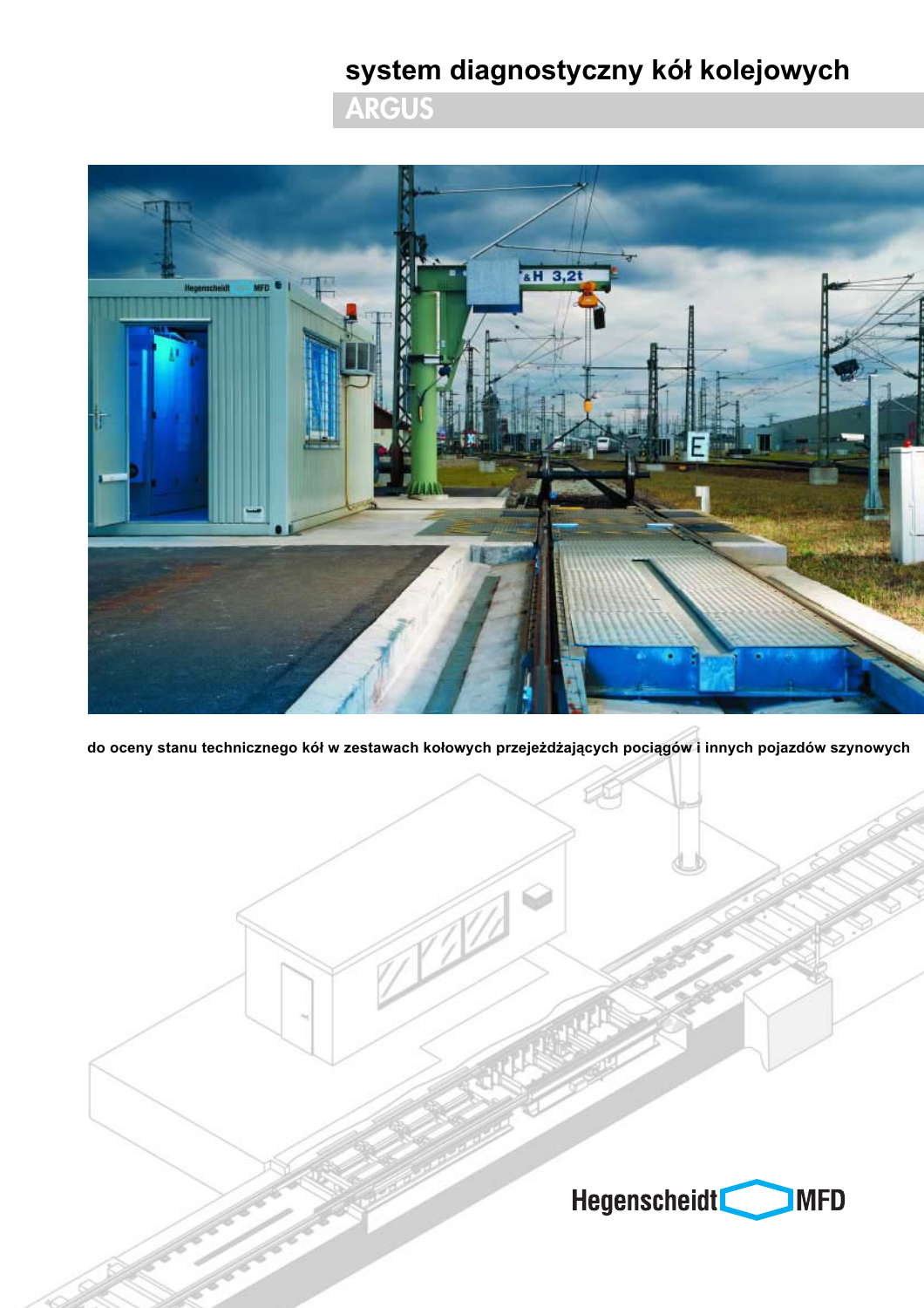## zastosowanie - korzyści dla Użytkowników

Argus - system diagnostyczny jest całkowicie zautomatyzowanym urządzeniem kontrolnopomiarowym kół jezdych pojazdów szynowych bedacych w ruchu eksploatacyjnym. W trakcie przejązdu przez odcinek pomiarowy. wszystkie koła są automatycznie sprawdzane. Taki test może być przeprowadzany bez udziału personelu w dowolnym czasie, bez konieczności zatrzymywania pojazdu, a zatem możliwe jest cjacłe monitorowanie bieżacego stanu technicznego kół zestawów kołowych. W ten sposób istotne z punktu bezpieczeństwa decyzje oparte są obiektywnej ocenie wartości. Podczas przejeżdżania przez sytem ARGUS, pojazdy i koła są jednocześnie identyfikowane. Zapisane wyniki pomiarów sa przyporzadkowane do poszczególnych zestawów kołowych i wprowadzone do pamieci.

W uzupełnieniu dokumentacji wyników pomiarów, tworzona jest baza danych, która przechowuje dane statystyczne zużycia i umożliwia orientacje w przewidywaniu przebiegu kół do przetoczenia profilu i zaplanowanie tej operacji. Tak więc, operator tworzy warunki wstępne do zoptymalizowanej strategii obsługi zestawów kołowych, co daje w efekcie wydłużenie ich przebiegów między przetoczeniami i może znacząco obniżyć LCC (life cycle costs), tj. całkowite koszty cyklu trwałości wyrobu.



### zalety

- · dokładna wiedza nt. stanu technicznego wszystkich kół w zestawach w wyniku automatycznego pomiaru, dająca w efekcie obniżenie kosztów całkowitych zestawów
- · niezawodny przekaz i zapis pomiarów w bazie danych
- · precyzyjne, uaktualniane na bieżąco i łatwo dostępne z bazy danych wartości pomiarów i ocena stanu technicznego wszystkich kół wraz z ich historia i prognozą zużycia profilu każdego koła
- stworzenie podstaw do poprawy organizacji i planowej pracy warsztatu
- wzrost niezawodności eksploatacyjnej i punktualności bez potrzeby tworzenia rezerwy eksploatacyjnej, ponieważ wszystkie konieczne działania i czynności dotyczące zestawów kołowych są już określone przed przyjazdem pojazdu szynowego do warsztatu naprawczego

podsumowując:

· zwiększona dyspozycyjność - gotowość eksploatacyjna pojazdów w wyniku zapobiegawczej, profilaktycznej diagnostyki kół

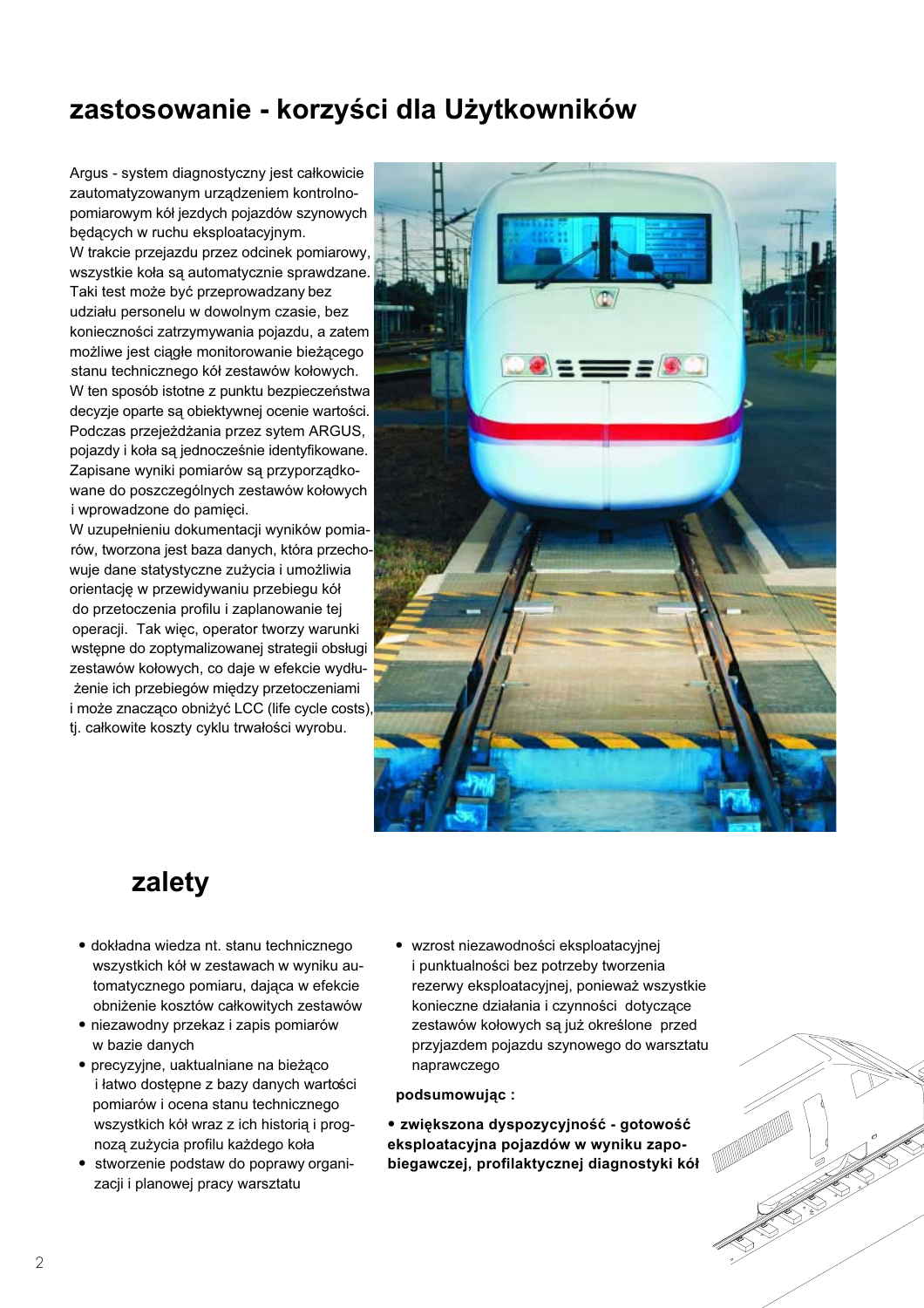## struktura systemu

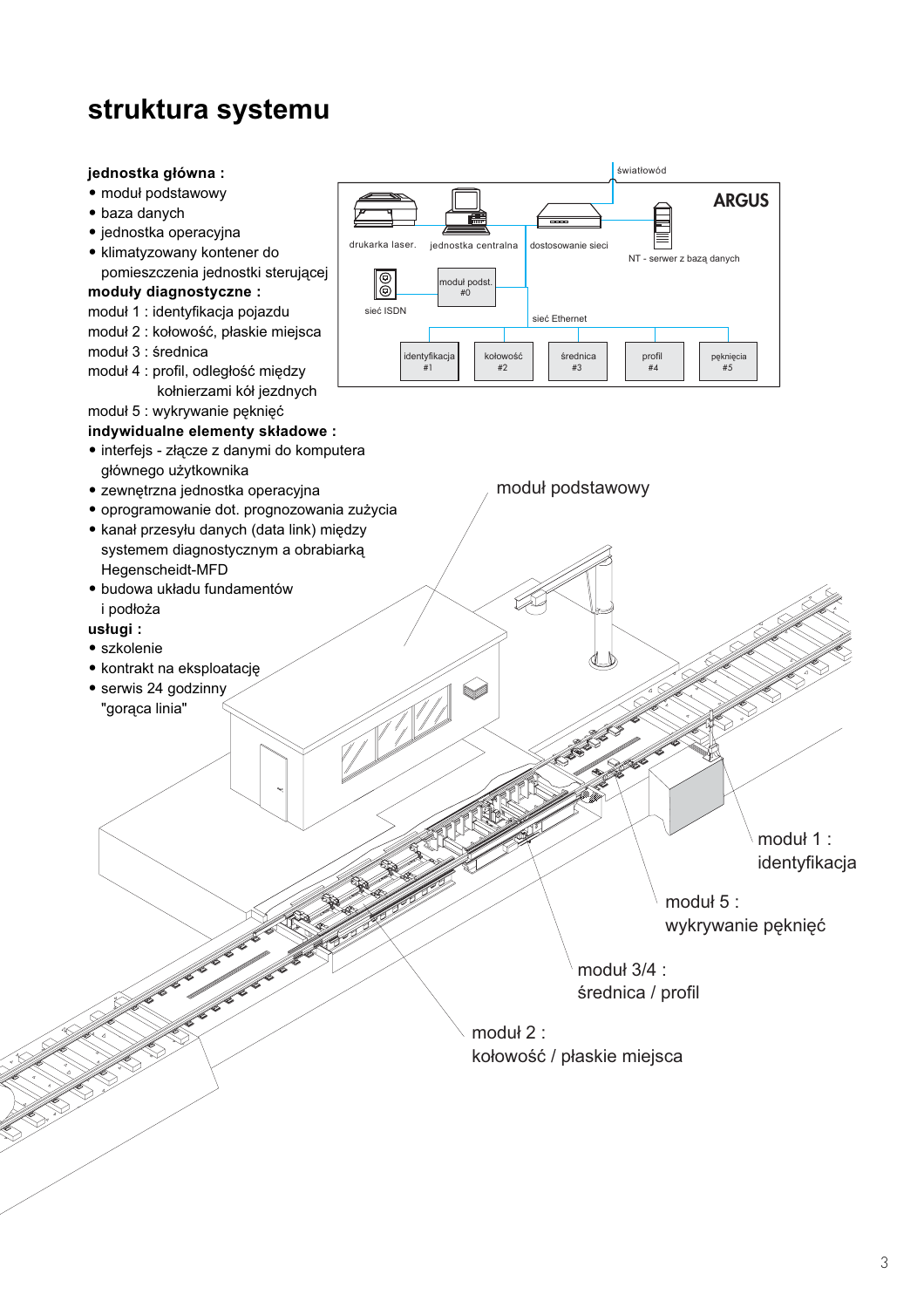# jednostka główna



#### moduł podstawowy

Moduł podstawowy steruje pracą podłączonych modułów diagnostycznych i zarządza automatycznym procesem pomiarowym. W tym celu rejestruje porządek, prędkość i ilość najeżdżających i zjeżdżających osi z jednostką pomiaru ilości osi na początku i na końcu odcinka pomiarowego.

Kiedy pociąg przejeżdża przez odcinek pomiarowy w danym kierunku z dopuszczalną w instrukcji prędkością - moduł podstawowy rozpoczyna pomiary. Za pomocą czujników PLC (?) otwierają się najpierw klapki ochronne, a następnie uaktywniane są moduły diagnostyczne.

Podczas pomiaru, moduł podstawowy kontroluje prędkość przejeżdżającego pociągu i gromadzi wyniki pomiarów dostarczane przez moduły diagnostyczne.

Po przejechaniu odcinka pomiarowego przez pociąg, zamykają się klapki ochronne, a moduły pomia-rowe zostają wyłączone. Teraz moduł podstawowy sprawdza kompletność wszystkich wyników i przesyła je do bazy danych.

#### serwer bazy danych

Serwer bazy danych to serwer Microsoft SQL pracujący w systeoperacyjnym Windows NT4 lub Windows 2000.

Poza wynikami pomiarów, w bazie danych przechowywane są wartości toleracji eksploatacyjnych zestawu kołowego jak również konfiguracja pociągu i wagonów.

W czasie pomiaru, moduł identyfikacyjny rozpoznaje wagon lub pociąg. Po uwzględnieniu konfiguracji (składu) pociągu i wagonu, program przetwa-

rzający zainstalowany w serwerze bazy danych jest w stanie jednoznacznie przypisać wyniki pomiarów do konkretnego zestawu kołowego.

W ten sposób możliwe jest utworzenie dokumentacji i całej historii życia poszczególnych zestawów kołowych, niezależnie od miejsca ich zainstalowania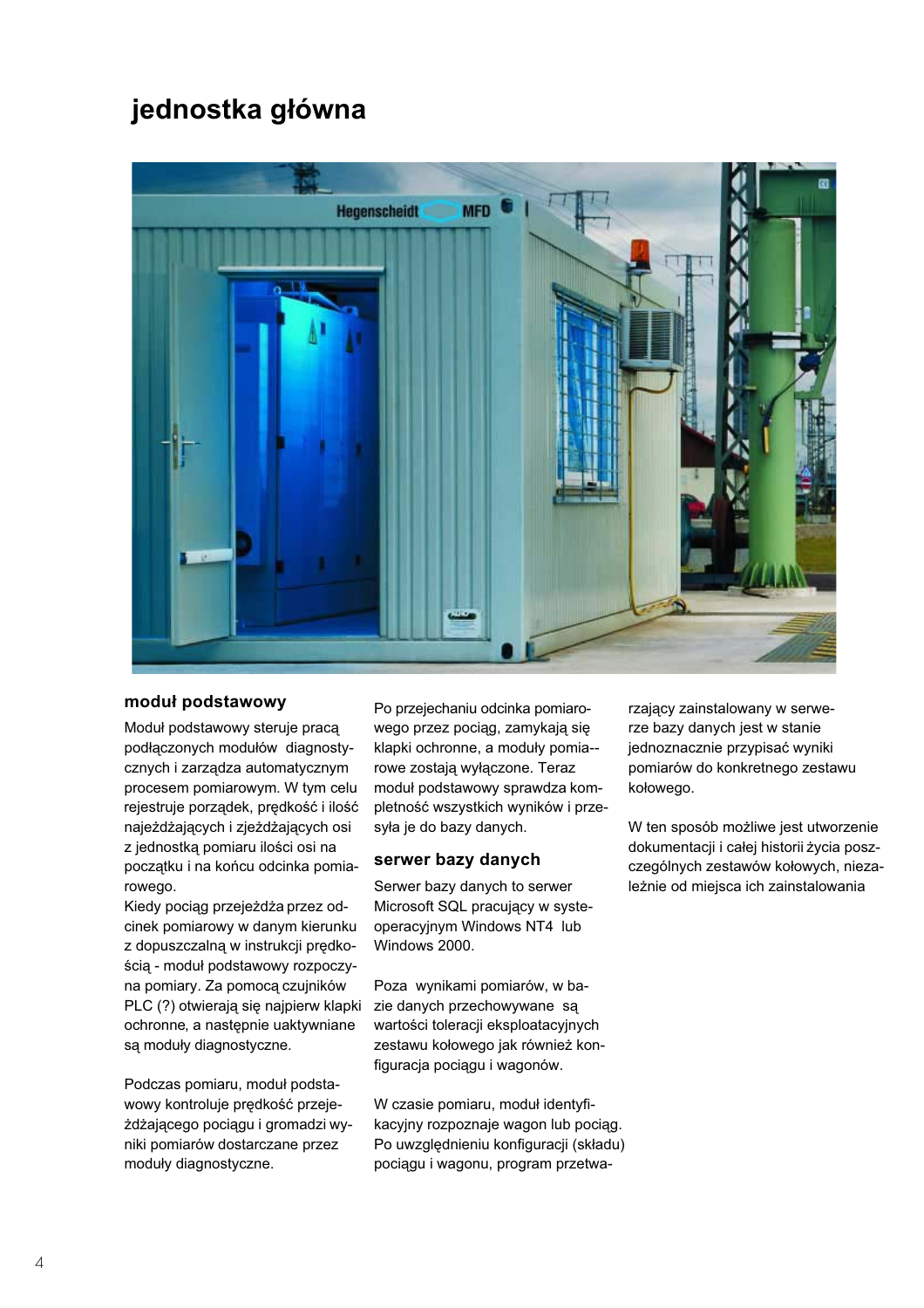### jednostka operacyjna

Zadaniem komputera operacyjnego jest przedstawienie w sposób widoczny, zrozumiały i kompetentny danych pomiarowych z bazy danych. Ponadto, operator może otrzymać informacie o aktualnym stanie systemu diagnostycznego do zestawów kołowych.

Za pomoca komputera operacvinego można realizować podstawowe funkcje kontroli i monitoringu. Zasadnicze działania opisane powyżej mogą być rozszerzone w oparciu o obszerny pakiet oprogramowania o nastepujących możliwościąch:

- · Wyświetlanie historii zestawu
- · Przewidywanie czasu pracy (przebiegu) zestawu do przetoczenia
- · Naszkicowanie propozycji obróbki dla zestawów kołowych całego pociagu
- · Zarządzanie zestawieniem pociagu
- · Wprowadzenie i utrzymywanie zadanych tolerancji eksploatacyjnych

kontener / pomieszczenie dla elementów jednostki głównej Klimatyzowany kontener na za zadanie pomieścić następujące zespoły iednostki ałównei:

- Pulpit kontrolny
- Komputery modułów diagnostycznych
- · Jednostka operacyjna
- Serwer bazy danych

W wydzielonym pomieszczeniu dźwiękochłonnym kontenera umieszczone sa zespoły spreżonego powietrza dla modułów diagnostycznych. Do poprawnej pracy, system diagnostyczny wymaga klimatyzowanego powietrza jak również uzdatnionego (odwodnionego i naoleionego) powietrza o ciśnieniu roboczym minimum 8 bar.

| moduł                                                 | zadanie                                                                                                                                                              | wyświetlany wynik                                                                                                                                                                                 |  |
|-------------------------------------------------------|----------------------------------------------------------------------------------------------------------------------------------------------------------------------|---------------------------------------------------------------------------------------------------------------------------------------------------------------------------------------------------|--|
| jednostka główna                                      | kontrola modułów diagnostycznych<br>kontrola pomiarów<br>przekaz pomierzonych wartości<br>i ich wielkości do bazy danych                                             | ilość osi / całkowita ilość pomiarów<br>ilość osi / ilość pomiarów na moduł<br>stan systemu                                                                                                       |  |
| moduł 1: identyfikacja pojazdu                        | identyfikacja pociągu, wagonu<br>lub zestawu kołowego                                                                                                                | numer pociągu / wagonu / zestawu                                                                                                                                                                  |  |
| moduł 2:<br>kołowość i płaskie miejsca                | dotykowy pomiar kołowości<br>głębokości płaskich miejsc                                                                                                              | wartość bicia promieniowego / owal-<br>ności, głębokości płaskich miejsc<br>przekroczenie zadanych tolerancji                                                                                     |  |
| moduł 3: średnica                                     | optyczny pomiar średnicy<br>tocznej koła; różnica średnicy<br>tocznej - koło lewe / prawe                                                                            | średnica toczna koła; aktualna różni-<br>ca średnicy koła prawego do lewego<br>podcięcie / przekroczenie tolerancji<br>eksploatacyjnych                                                           |  |
| moduł 4: profil koła,<br>odległość między kołnierzami | optyczny pomiar profilu koła,<br>wysokość obrzeża / kołnierza Fh,<br>grubość obrzeża Fth, Cross dim. qR,<br>szer. toru, odległ. między kołnierzami                   | wysokość i grubość obrzeża Fh, Fth<br>Cross dim. QR, rozstaw toru<br>odległość między kołnierzami w zestawie<br>przekroczenie / podcięcie zadanych<br>tolerancji eksploatacyjnych                 |  |
| moduł 5: wykrywanie pęknięć                           | ultradźwiękowe wykrywanie: pęknięć<br>poprzecznych, powierzchniowych, odprys-<br>ków / roszczepień na średnicy tocznej, na-<br>rost metalu na zewn. krawędzi profilu | klasa uszkodzenia : pęknięcia po-<br>przeczne > ok. 5 mm głębokości lub<br>inne odpowiednie wady powierzchni:<br>klasa 0 : brak potrzeby oceny, klasa 1:<br>uszkodzenie, klasa 3: wynik negatywny |  |

## wyniki pomiarów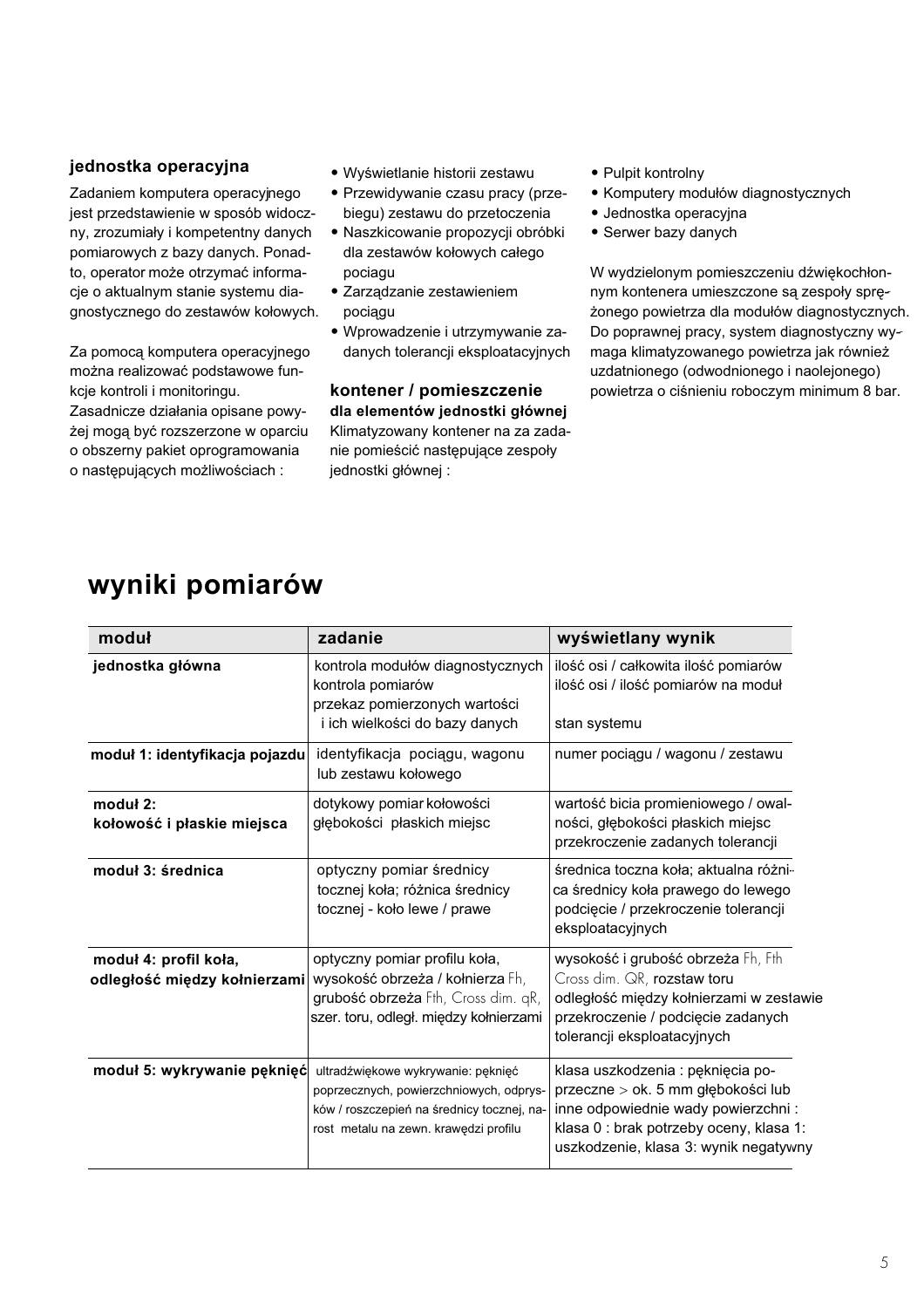# **Description of the modules**

#### **Vehicle Identification**

It must be possible to assign the wheelset parameters continuously measured by the Diagnostic System specifically to each single wheel. In case that the wheelsets of a vehicle are replaced over a period of time, each wheelset must be identified separately; or when using fixed allocation, it is sufficient to identify the vehicle. If individual vehicles are allocated in a fixed sequence to a train set, automatic identification of the train is sufficient for a specific assignment of the measured parameters to each wheel.



**The module "Vehicle Identification" is activated by the basic unit. The transmitter/receiver station emits an electromagnetic field, of which the parameters are adapted to all transponders of the rolling stock. If a trans ponder which is attached to a wheelset (or vehicle or train) approaches the trans mitter/receiver station to a proximity of < 1 m, the energy of the field generated by this station is sufficient to activate the passive transponder. This transmits a specific number for the identification of the wheelset (or vehicle or train) to the transmitter/receiver station.**

#### **Deviation of roundness/flat spots**

Unroundness or flat spots on a rail way wheel have negative effects on its smooth running. The wheelset is noisy, the comfort of the passenger is reduced and wear of the wheel and bogie and of the rails increase. Particularly in high-speed trains, concentricity of the wheel is the decisive parameter regarding the necessary reprofiling. The deter mining criteria of the magnitude of flat spots or roundness errors of a wheel is the variation of the radius around the circumference on the measuring circle level. Since direct geometrical measurement is not possible in roll-through operation, a secondary value is measured from which the required data can be derived.





**The primary measuring value ascertained by this module is the deviation in height of the flange. In many cases the deviation in height of the flange represents a value for the eccen tricity and the geometrical deviation in the taping line of a wheel. The measuring principle is mechanic. The height of the summit will be ascertained by measuring beams, which are extended pneumatically from below against the summit of flange while the wheelset runs over the measuring track. The actual stroke of the measuring beams while rolling through of the wheelset is ascertained by electro mechanical encoders and transmitted to a PC. There the measured stroke is registered for at least one complete circumference of the wheel. From this data, the flange height deviation and thus the roundness deviation of the wheel can be determined.**

**From the kind of variation over the circum ference one concludes whether the wheel has a flat spot or is eccentric.**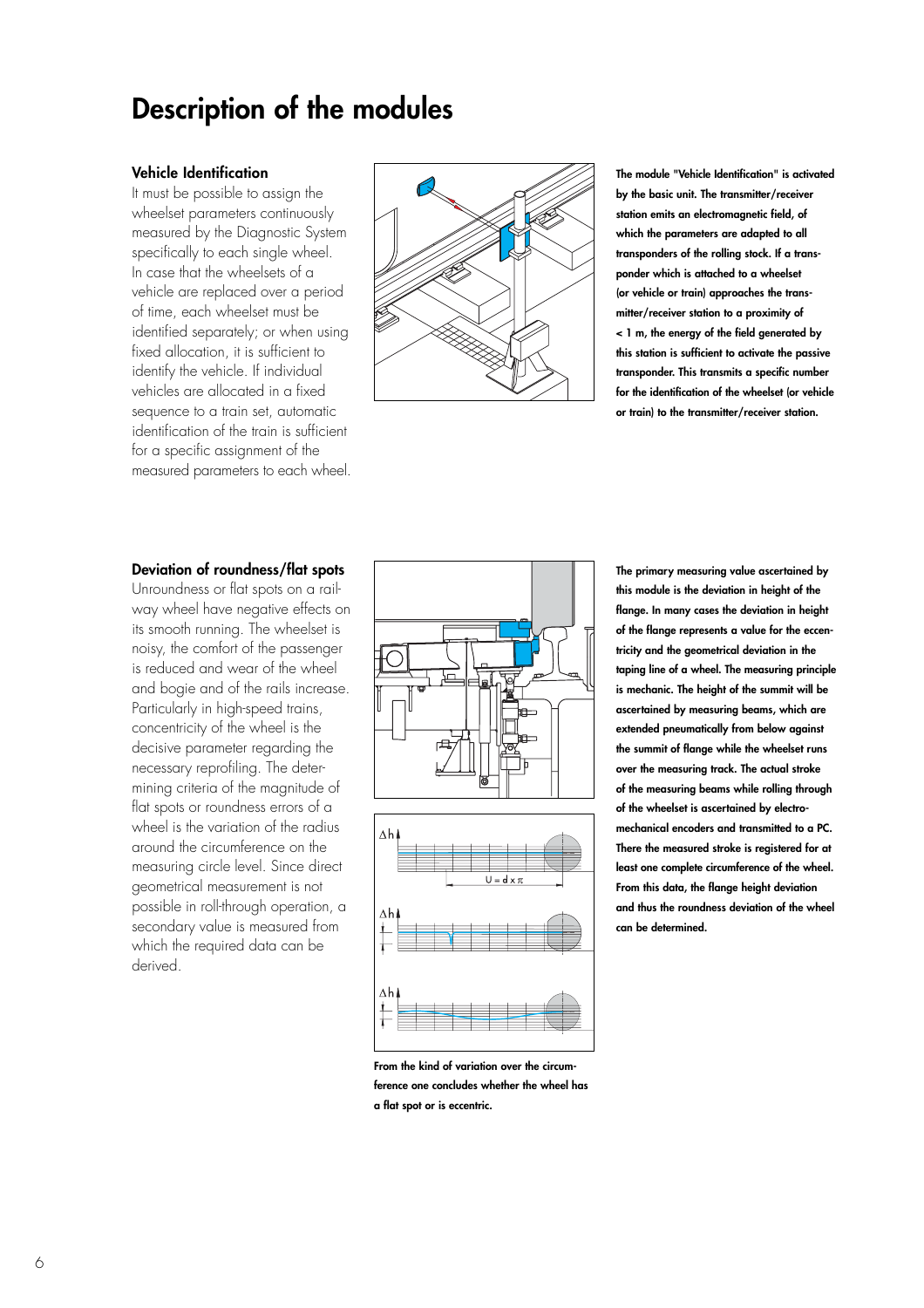### **Diameter**

Different loading of individual wheels or wheelsets during operation cause these to wear at different rates. Unequal wheel diameters in a vehicle cause individual wheels to slip or cause onesided rubbing of the wheel flange at the rail. The results of this kind of wear range from reduction of the comfort of the passenger to safety risks.

### **Advantage**

The determination of diameter is for several reasons a sensible measure for the characterisation of the wheelset's actual condition:

- Verification of the general wear condition of a wheelset. In conjunction with suitable software the prognosis of the running performance or running time to be expected until attaining the condemning limit can be computed.
- Comparison of diameters of left and right wheel of a wheelset as decisive factor for reprofiling. Wheel diameters of important difference lead to unstable running and increased noise. For locomotives with various rigidly coupled driven wheelsets, even

### **Profile Measuring**

For checking of the profile the light section method is applied.



the comparison of wheels' diameters of various axles is useful or necessary.

Time savings for wheelset recondi tioning: time intervals for the machining per wheelset on underfloor wheel lathe can be tightened in case wheelset parameters (from the data base) are known because the tendency of the measuring values which are ascertained in the premeasuring process on the underfloor wheel lathe is already known.

.

**The wheel diameter is ascertained via the curvature radius of a wheel segment by using the light section method. In order to get the wheel diameter at the taping line, the position of the inside face of the wheel is determined by a triangulation scanner simultaneously with the diameter measuring (shooting of the light beams). Since the position of the triangulation scanner with regard to the extended laser beams is known, the diameter of the wheel at the taping line can be calcu lated by interpolation between the two light sections.**



**Both wheels of a wheelset are checked optically in their profile cross sections from below. Each wheel will be scanned with an extended laser beam. The image of this light will be captured by cameras, digitised and memorised in the PC. The relevant profile data will be determined out of the picture of the optical scanning of the camera systems via calibration. Out of these profile data, the data describing the wear condition will be derived.**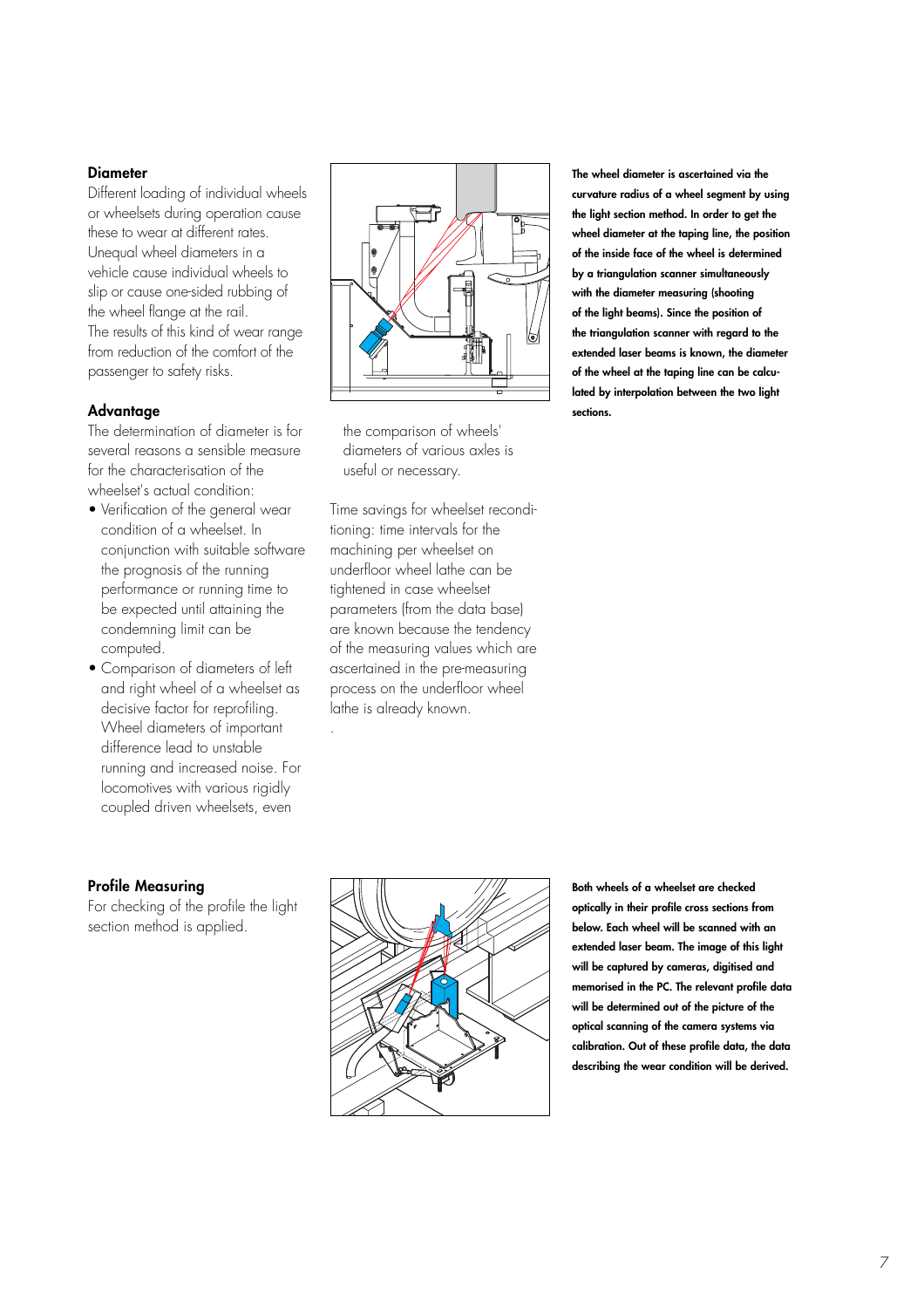## **Description of the modules**

#### **Crack Detection**

Crack faults in the wheel treads can occur due to the constantly increas ing speed and service hours of railbound vehicles. They not only reduce the comfort of the passen ger by uneven rotation, but can contain a safety risk if allowed to spread. The occurrence of crack faults is examined by railway per sonnel by regular visual inspection of the wheels. This timeconsummat ing visual inspection is bearing the risk of not identifying cracks rolled – over during running. The module "Crack detection" makes this exami nation objective by an automatic, nondestructive method.



**Two ultrasonic scanning heads each are integrated in the left and right rail of the track. When a wheel comes into contact with a scanning head, this transmits an ultrasonic impulse in the form of a socalled Rayleigh surface wave. This circles the wheel several times and creates a series of orbital signals in the receiver head if the tread is undamaged. This crack detection covers the tread surface up to a depth of approx. 4 mm. If damage in the form of cracks or chipped material exists, additional echoes from the damaged points are registered with the orbital signals. The evaluating unit derives from the amplitude and signal criteria a damage report.**



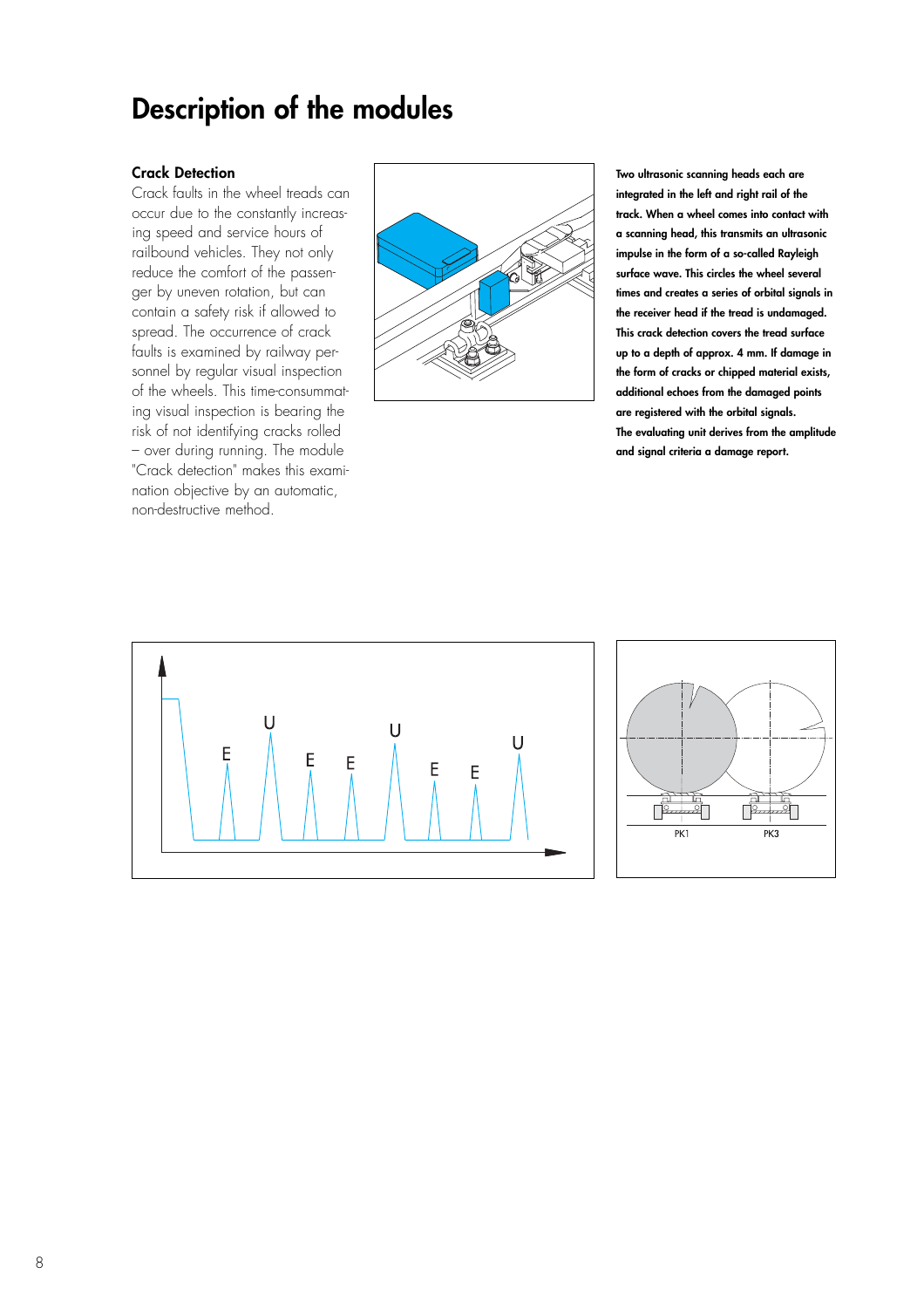# **Options**



### Link to a Hegenscheidt-MFD **wheel lathe**

If a CNC controlled Hegenscheidt MFD underfloor wheel lathe will be used or is already in use for reprofiling the wheelsets also being measured with the diagnosis system, this underfloor wheel lathe can be connected with the data base of the diagnosis system. This is implement ed via a network by an additional operating and evaluating computer placed on the lathe. From this net work the system can also be linked to a mainframe computer of the customer. The following data can be transmitted via this interface:

### **From main frame computer to Hegenscheidt-MFD network:**

- Equipment of a train with wheelsets (number of train set,
- number of vehicle, wheelset numbers, type of wheelset, arrangement
- Actual running service of train
- Wheelset defects resulting from other sources

### **From Hegenscheidt-MFD network to main frame computer:**

- Measuring data
- Classification good/bad, related to wheelset/train set
- Prognosis of estimated running time until reaching condemning limit (time/km per wheelset /vehicle)
- Machining data, profile data, diameter measured on underfloor wheel lathe, if required.

This network also includes a soft ware for determination of sequence for machining of all wheelsets for a train set (train set with up to 60 wheelsets) before the train enters the underfloor wheel lathe building:

- Which wheelsets have to be machined in which order
- Which wheelsets have to be replaced (reprofiling would reach condemning limit) by considering the determined tolerances and possible wheel flange weakening.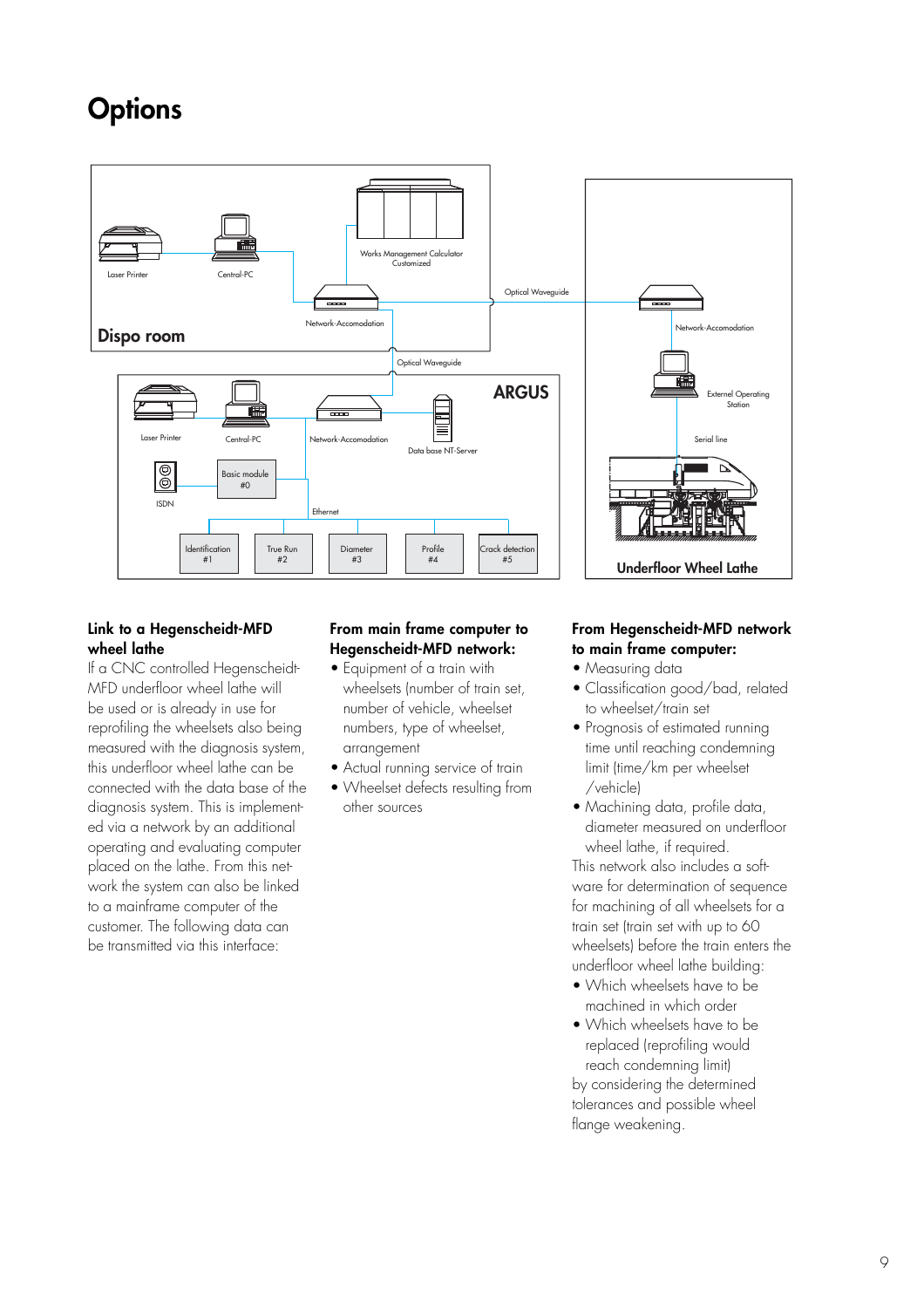# dane techniczne

### dane główne i eksploatacyjne

|                                                                                         | rozstaw szyn                                                                                                                                   | $1.435$ mm <sup>*</sup>            |
|-----------------------------------------------------------------------------------------|------------------------------------------------------------------------------------------------------------------------------------------------|------------------------------------|
|                                                                                         | odległość między kołnierzami kół                                                                                                               | $1.360$ mm*                        |
|                                                                                         | minimalny rozstaw szyn                                                                                                                         | $1.300$ mm                         |
|                                                                                         | makszymalny nacisk na oś                                                                                                                       | 400 kN                             |
|                                                                                         | zakres pomiaru średnicy kół                                                                                                                    | 600-1.300 mm*                      |
|                                                                                         | dopuszczalna prędkość przejazdowa                                                                                                              | max. 30 km/h                       |
|                                                                                         | prędkość przezdu podczas pomiarów                                                                                                              | max. 12 km/h                       |
|                                                                                         | wahania prędkości podczas polmiarów                                                                                                            | $max. \pm 10\%$                    |
|                                                                                         | dop. ilość wózków jezdnych pociągu                                                                                                             | 1.000 sztuk                        |
|                                                                                         | długość systemu                                                                                                                                | ok. 20.000 mm                      |
|                                                                                         | długości poszczególnych modułów                                                                                                                | ok. ≤3.000 mm                      |
|                                                                                         | długość modułu podstawowego (kontenera)                                                                                                        | ok. 4.500 mm                       |
|                                                                                         | wymagana długość najazdowa i zjazdowa                                                                                                          |                                    |
|                                                                                         | przed- i za systemem diagnostycznym, każda                                                                                                     | ok. 25 m                           |
| czas obliczania danych                                                                  | (po przejechaniu pociągu przez odcinek systemu diagnostycznego)<br>skład pociągu (≤ 70 zestawów kołowych<br>czas pomiędzy cyklami pomiarowymi) | $ok.$ $\mid$ min<br>ok. $5$ min    |
| przyłącza, warunki klimatyczne<br>instalacja elektryczna zgodna z normami VDE, EN i IEC |                                                                                                                                                |                                    |
|                                                                                         | (możliwe spełnienie indywidualnych wymagań Klienta - po pisemnym potwierdzeniu)<br>Sieć elektryczna $+/- 5\%$                                  | 400 $V^*$ 50 Hz                    |
|                                                                                         | całkowita moc zainstalowana                                                                                                                    | ok. 30 kVA                         |
|                                                                                         |                                                                                                                                                | TN                                 |
|                                                                                         | typ sieci<br>moc trakcji                                                                                                                       |                                    |
|                                                                                         |                                                                                                                                                | według Użytkownika<br>$-15/+40$ °C |
|                                                                                         | dopuszczalny zakres temperatur otoczenia                                                                                                       | Europa Środkowa                    |
| * lub według wymagań Użytkownika                                                        | warunki klimatyczne - zapylenie, itp.                                                                                                          |                                    |
|                                                                                         |                                                                                                                                                |                                    |



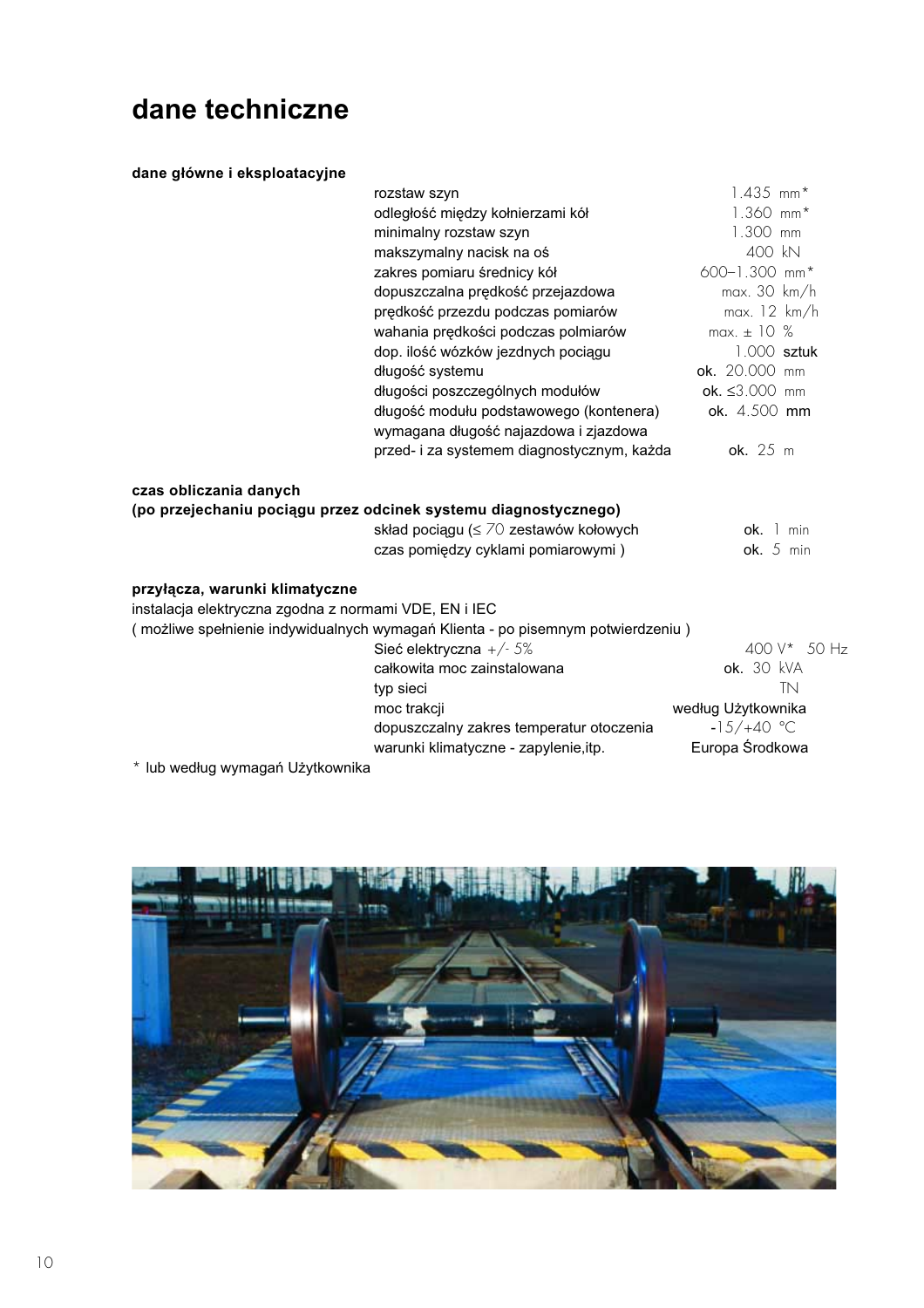### wartości mierzone i ich tolerancje

|                                          | dokładność odczytu                                                                                                                                      | $0.1$ mm         |              |
|------------------------------------------|---------------------------------------------------------------------------------------------------------------------------------------------------------|------------------|--------------|
|                                          | moduł płaskich miejsc, kołowości                                                                                                                        |                  |              |
|                                          | zakres wysokości obrzeży (kołnierzy)                                                                                                                    | $25 - 45$ mm     |              |
|                                          | zakres pomiarowy (różnica wysokości obrzeży ∆ Fh) 0.1-5.0 mm                                                                                            |                  |              |
|                                          | tolerancja $\Delta$ Sh                                                                                                                                  | $(\pm)$ 0.2 mm   |              |
|                                          | zakres pomiarowy (różnica Fh)                                                                                                                           | $0.1 - 5.0$ mm   |              |
|                                          | tolerancja PfH                                                                                                                                          | $(\pm)$ 0.2 mm   |              |
| moduł średnicy                           |                                                                                                                                                         |                  |              |
|                                          | zakres pomiarów średnicy                                                                                                                                | 600-1,400 mm     |              |
|                                          | tolerancja pomiarów                                                                                                                                     | $(\pm)$ 0.6 mm   |              |
| moduł profilu                            |                                                                                                                                                         |                  |              |
|                                          | zakres pomiarowy wysokości obrzeża                                                                                                                      | $26 - 38$ mm     |              |
|                                          | tolerancja pomiaru wysokości obrzeża                                                                                                                    | $(\pm)$ 0.2 mm   |              |
|                                          | zakres pomiarowy grubości obrzeża                                                                                                                       | 18-36 mm         |              |
|                                          | tolerancja pomiaru grubości obrzeża                                                                                                                     | $(\pm)$ 0.2 mm   |              |
|                                          | zakres pomiarów qR                                                                                                                                      | $4.5 - 13$ mm    |              |
|                                          | tolerancja pomiaru qR                                                                                                                                   | $(\pm)$ 0.4 mm   |              |
| odległość między obrzeżami (kołnierzami) |                                                                                                                                                         |                  |              |
|                                          | zakres pomiarowy odl. miedzy obrzeżami AR                                                                                                               | 1,355-1,365 mm   |              |
|                                          | tolerancja pomiaru odl. miedzy obrzeżami AR                                                                                                             | $(\pm)$ 0.4 mm   |              |
|                                          | zakres pomiarowy rozstawu kół                                                                                                                           | $1,391-1,437$ mm |              |
|                                          | tolerancja pomiaru rozstawu kół                                                                                                                         | $(\pm)$ 0.5 mm   |              |
| moduł wykrywania peknięć                 |                                                                                                                                                         |                  |              |
|                                          | zakres pomiarowy : pęknięcia / szerokość rozszczepienia, ok. > 10 mm<br>wskazania głębokości defektu materiału<br>(t.j. pęknięć poprzecznych lub innych |                  |              |
|                                          | odpowiednich wad powierzchniowych)                                                                                                                      |                  | $ok. > 5$ mm |
|                                          | próg rozszczepienia                                                                                                                                     |                  | $< 5 \%$     |

### **800 UWAGA:**

możliwe są modyfikacje i zmiany zakresów wymiarów według życzenia Użytkownika